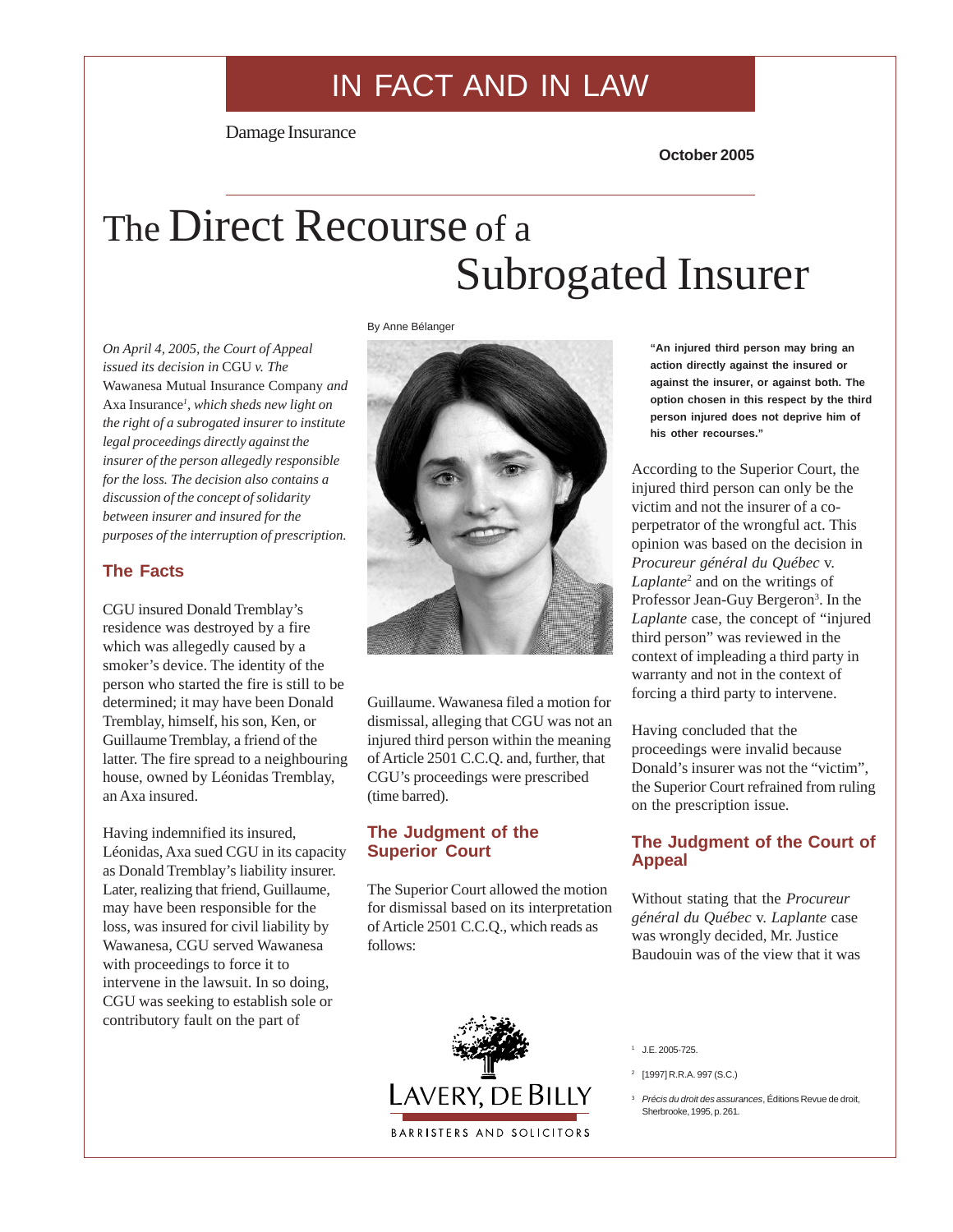not conclusive in the present case which involved a motion for forced intervention. It follows from the evolution of the case law and the wish of the legislature to avoid a multiplicity of cascading recourses that the *Code of Civil Procedure* should be interpreted broadly and generously. Therefore, a forced intervention which would simply join a new defendant to the proceedings as they stand in order to resolve the dispute and reach a complete solution thereof is to be distinguished from impleading in warranty, which is in the nature of a claim by the defendant against a third party. According to Mr. Justice Baudouin, the forced intervention only constitutes the extension to a third party, being Guillaume's insurer in the present case, of the legal relationship already created in the original lawsuit between the parties thereto, namely Axa and CGU, the insurer of Donald and Ken.

#### **The Rights of the Co-defendant's Insurer**

There is no doubt that Axa, Léonidas's insurer, had the right to sue Donald and his son Ken, who were the presumed perpetrators of the wrongful act, and their insurer, CGU. As the case involved delictual liability, the friend, Guillaume, who was insured by Wawanesa, was potentially solidarily (jointly and severally) liable with Donald and Ken. Since Léonidas could sue any of the parties responsible, there was no reason why CGU, which was sued by Léonidas, would be prevented from impleading Guillaume since Donald, CGU's insured, could

have done so himself. Furthermore, Donald would have then had, under Article 2501 C.C.Q., the option of suing Guillaume, as the person who caused the loss, or his insurer, Wawanesa, to obtain a judgment that Guillaume was totally or partially responsible. It would be contrary to the proper administration of justice that the combined interpretation of the procedural rules governing forced intervention (Art. 216 C.C.P.) and the substantive law rule that grants a direct recourse against the insurer of the person who caused the loss (Art. 2501 C.C.Q.) be interpreted in such a manner as to deny the subrogated insurer, CGU, the opportunity to exercise the rights that its insured Donald may have had against Guillaume or its insurer, Wawanesa.

As a result, a subrogated insurer may itself exercise the option provided for under Article 2501 C.C.Q. and elect to proceed by forced intervention against a co-perpetrator of the loss, or directly against such person's insurer, or against both, as provided for by the *Code*.

#### **The Interruption of Prescription**

Once the Court decided that the subrogated insurer, CGU, was entitled to sue Wawanesa directly for the alleged fault of the latter's insured, the Court had to rule on the issue of interruption of prescription because CGU's recourse against Wawanesa had been commenced more than five years after the loss.

Until recently, the case law had held that there was no solidary (joint and several) obligation between the insurer and its insured<sup>4</sup>, but Mr. Justice Baudouin acknowledged that the issue was controversial<sup>5</sup>.

According to Mr. Justice Baudouin, the issue remains unresolved because Article 2501 C.C.Q.

does not provide for solidarity as such. However, he added that in the present case, solidarity existed between the insurer and its insured since they were both obligated for the same thing within the meaning of Article 1523 C.C.Q., that is to pay the whole amount of the liability in the event that Guillaume was actually liable.

<sup>4</sup> See *Factory Mutual Insurance Co.* v. *Gérin-Lajoie*, 500-17- 014499-035, 21 septembre 2004, AZ-50270565.

<sup>5</sup> *Contra* : *Bouffard* c. *Genest*, [1995] R.R.A. 658 (C.S.).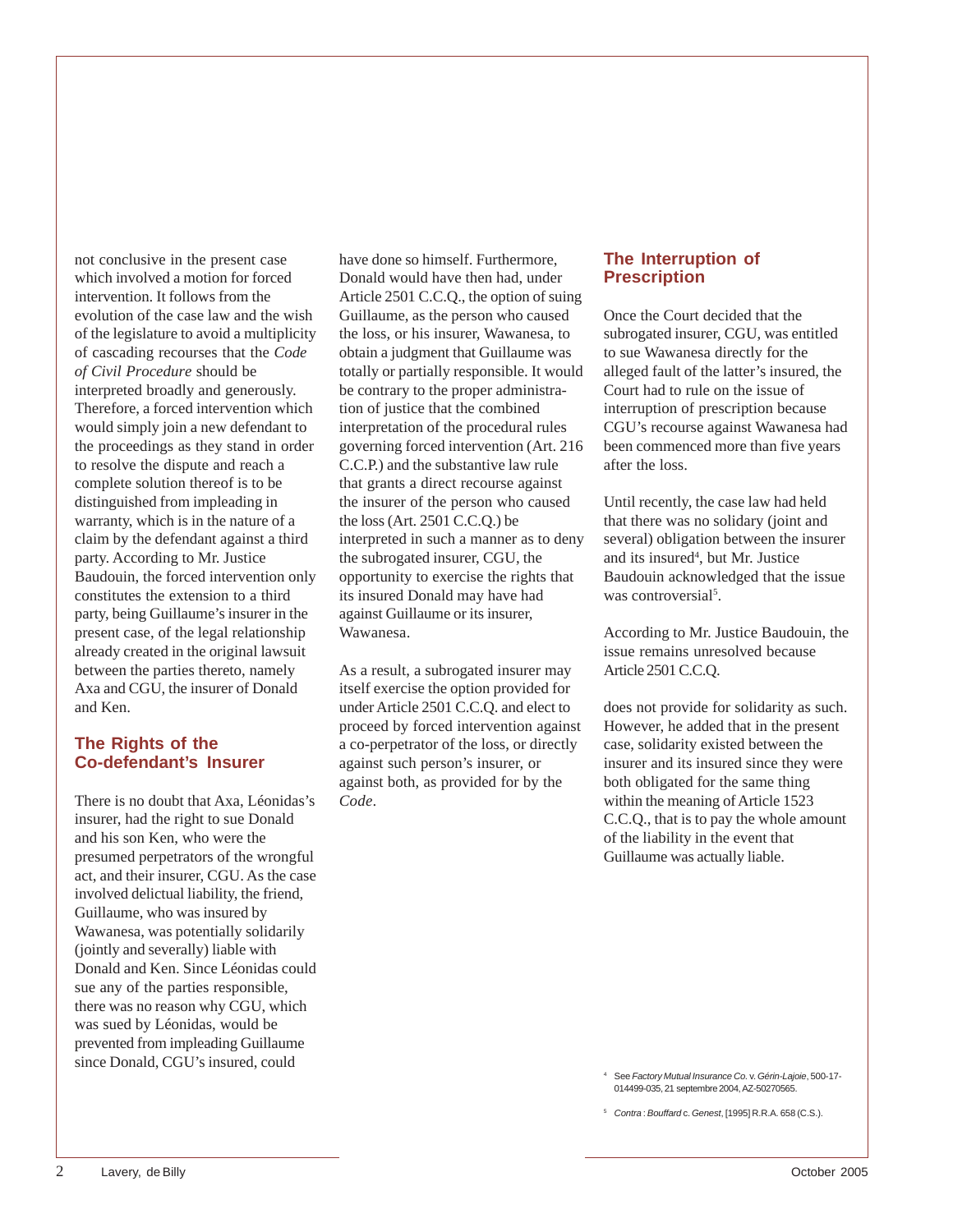In the opinion of Mr. Justice Baudouin, the three characteristics of a solidary obligation, namely unity of object, plurality of relationships and mutual representation of interests were present in this case because both the insurer and its insured were obligated to pay the amount of the liability, there were relationships between Guillaume, his insurer and the victim and, lastly, an insurer, by the very nature of its obligations, represents its insured in liability proceedings since it takes up his interest and pays his liability in his place.

Mr. Justice Baudouin acknowledged that the present case opposed two insurers rather than an insurer and its insured but concluded, however, that because Donald, his son and the friend Guillaume were all potentially the perpetrators of the wrongful act their liability was solidary and prescription had been interrupted.

## **Comments**

We believe that this judgment puts an end to any controversy that may have existed concerning the right of a subrogated insurer to act directly against the insurer of a responsible third party, and especially as to the right of the latter insurer to directly implead the insurer of another potentially responsible third party, provided of course that such party is not a member of the insured's household. However, this judgment cannot, in our view, be considered as the final word with respect to the solidarity which may exist between an insurer and its insured for the purposes of the interruption prescription.

Indeed, we have reservations about the issue of unity of objects. The source of the obligation of the person who causes a loss is his responsibility for his acts and omissions whereas the source of his liability insurer's obligation is the insurance contract. At the very most, an obligation *in solidum* may exist but, in these circumstances, legal doctrine generally acknowledges that the secondary effects of perfect solidarity do not exist and that a lawsuit instituted against a debtor *in solidum* does not necessarily interrupt prescription against another debtor *in solidum*. In the present case, the liability of the wrongdoers was solidary because of the common wrongful act; the proceedings against Guillaume were possible but the proceedings against his insurer, Wawanesa, were not necessarily possible without circumventing the normally acknowledged distinctions between perfect solidarity and imperfect (or *in solidum*) solidarity. The decision may, however, be viewed as a "judicial policy" aimed at avoiding a multiplicity of lawsuits since Guillaume could have been sued as the co-perpetrator of a wrongful act and his insurer would, in all likelihood, have defended him. In this respect, the result sought was achieved.

Anne Bélanger 514 877-3091 abelanger@lavery.qc.ca